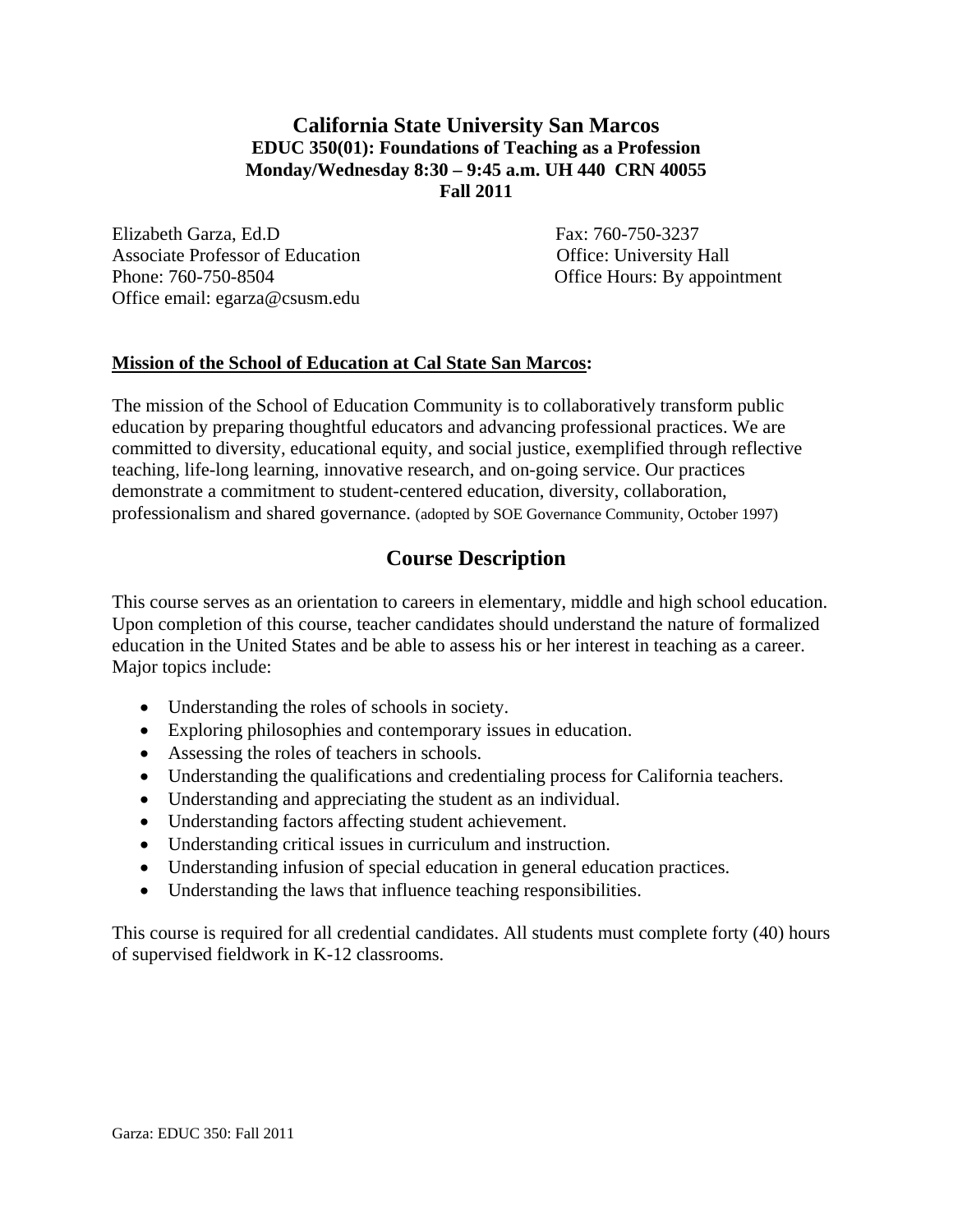# **Teaching Performance Expectation (TPE) for EDUC 350**:

A primary goal of EDUC 350 is to begin the process of developing teacher candidates to become professional educators. The following TPE of the California Commission for Teacher Credentialing is expected to be met during this course:

# **TPE 12: Professional, Legal and Ethical Obligations**

Candidates are aware of their own personal values and biases and recognize ways in which these values and biases affect the teaching and learning of students. They resist racism and acts of intolerance. Candidates appropriately manage their professional time spent in teaching responsibilities to ensure that academic goals are met. Candidates for a Teaching Credential understand and honor legal and professional obligations to protect the privacy, health, and safety of students, families, and other school professionals. They are aware of and act in accordance with ethical considerations and they model ethical behaviors for students. Candidates understand and honor all laws relating to professional misconduct and moral fitness.

## **Teaching Performance Assessment for Developing as a Professional Educator**

The successful completion of the personal philosophy assignment is a requirement for completion of this course and is a component of partially meeting the TPE described above. This statement will be used for assessment both in the course and at completion of the School of Education program. Retain an electronic copy of your statement for submission for your portfolio at the completion of your teacher education program.

## **Authorization to Teach English Learners:**

The Cal State San Marcos credential programs have been specifically designed to prepare teachers for the diversity of languages often encountered in California public school classrooms. The authorization to teach English learners is met through the infusion of content and experiences within the credential program, as well as additional coursework. Students successfully completing this program receive a credential with authorization to teach English learners.

(approved by CCTC in SB 2042 Program Standards, August 2002)

## **Special Education Inclusion:**

Consistent with the intent to offer a seamless teaching credential in the School of Education, this course will introduce the collaborative infusion of special education competencies that reflect inclusive educational practices. Students will demonstrate a knowledge of laws and dispositions that relate to special education through a variety of activities such as the viewing and analysis of the video F.A.T. City, reading and analysis of special education law, and *Creating an Inclusive School*.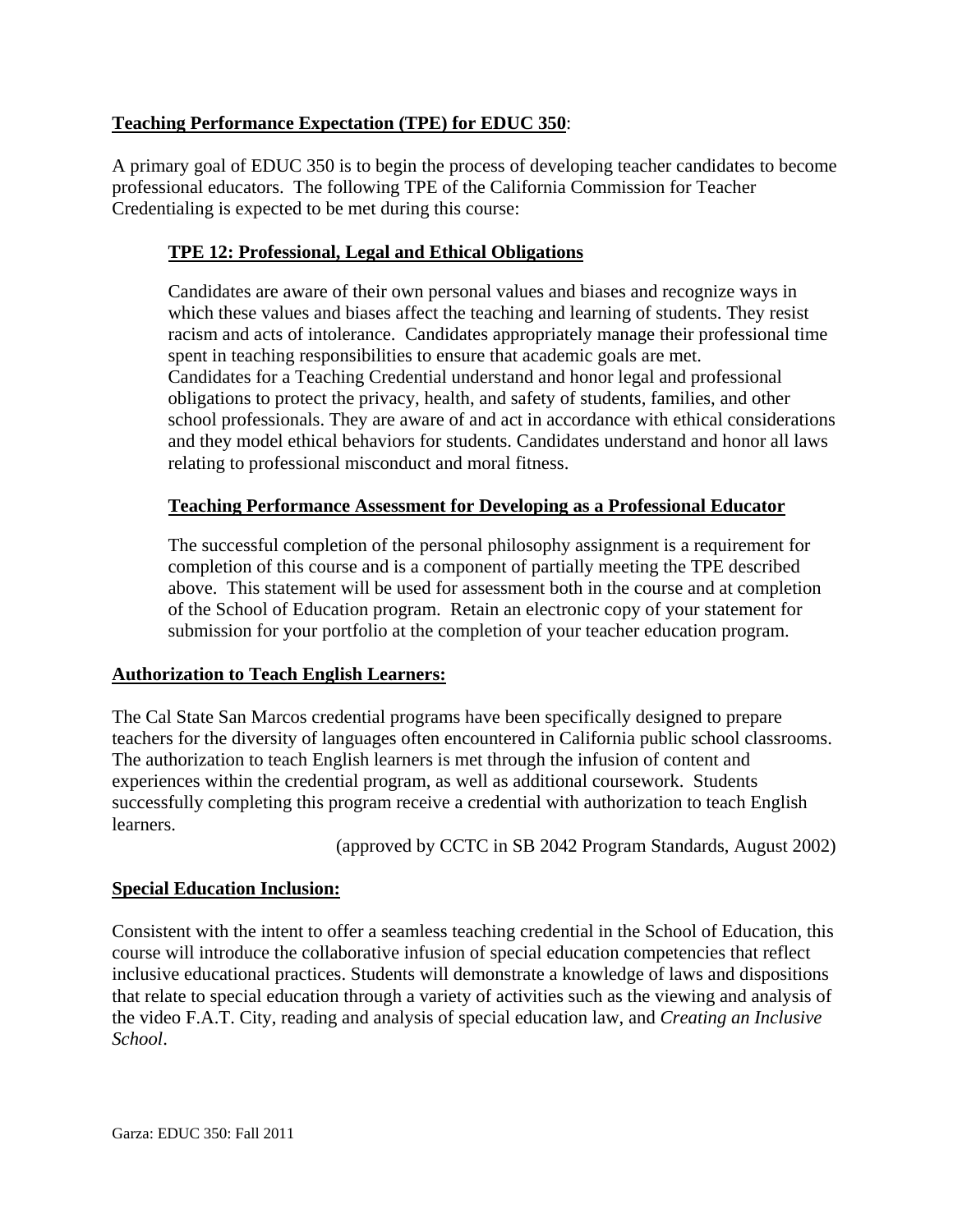## **Students with Disabilities Requiring Reasonable Accommodations:**

Students are approved for services through the Disabled Student Services Office (DSS), CRA 4300. This office can be contacted by phone at (760) 750-4905, or TTY (760) 750-4909. Students authorized by DSS to receive reasonable accommodations should meet with their instructor during office hours or, in order to ensure confidentiality, in a more private setting.

# **All University Writing Requirement:**

**All University Writing Requirement**: In keeping with the All-University Writing Requirement, all 3 unit courses must have a writing component of at least 2,500 words (approximately). This will be met through written assignments.

# **CSUSM Academic Honesty Policy:**

Students will be expected to adhere to standards of academic honesty and integrity, as outlined in the Student Academic Honesty Policy. All written work and oral presentation assignments must be original work. All ideas/materials that are borrowed from other sources must have appropriate references to the original sources. Any quoted material should give credit to the source and be punctuated with quotation marks.

Students are responsible for honest completion of their work including examinations. There will be no tolerance for infractions. If you believe there has been an infraction by someone in the class, please bring it to the instructor's attention. The instructor reserves the right to discipline any student for academic dishonesty in accordance with the general rules and regulations of the university. Disciplinary action may include the lowering of grades and/or the assignment of a failing grade for an exam, assignment, or the class as a whole."

Incidents of Academic Dishonesty will be reported to the Dean of Students. Sanctions at the University level may include suspension or expulsion from the University.

## **Plagiarism:**

As an educator, it is expected that each student will do his/her own work, and contribute equally to group projects and processes. Plagiarism or cheating is unacceptable under any circumstances. If you are in doubt about whether your work is paraphrased or plagiarized see the Plagiarism Prevention for Students website http://library.csusm.edu/plagiarism/index.html. If there are questions about academic honesty, please consult the University catalog.

## **Use of Technology:**

Students are expected to demonstrate competency in the use of various forms of technology (i.e. word processing, electronic mail, Cougar Course6, use of the Internet, and/or multimedia presentations). Specific requirements for course assignments with regard to technology are at the discretion of the instructor. Keep a digital copy of all assignments for use in your teaching portfolio. All assignments will be submitted online, and some submitted in hard copy as well.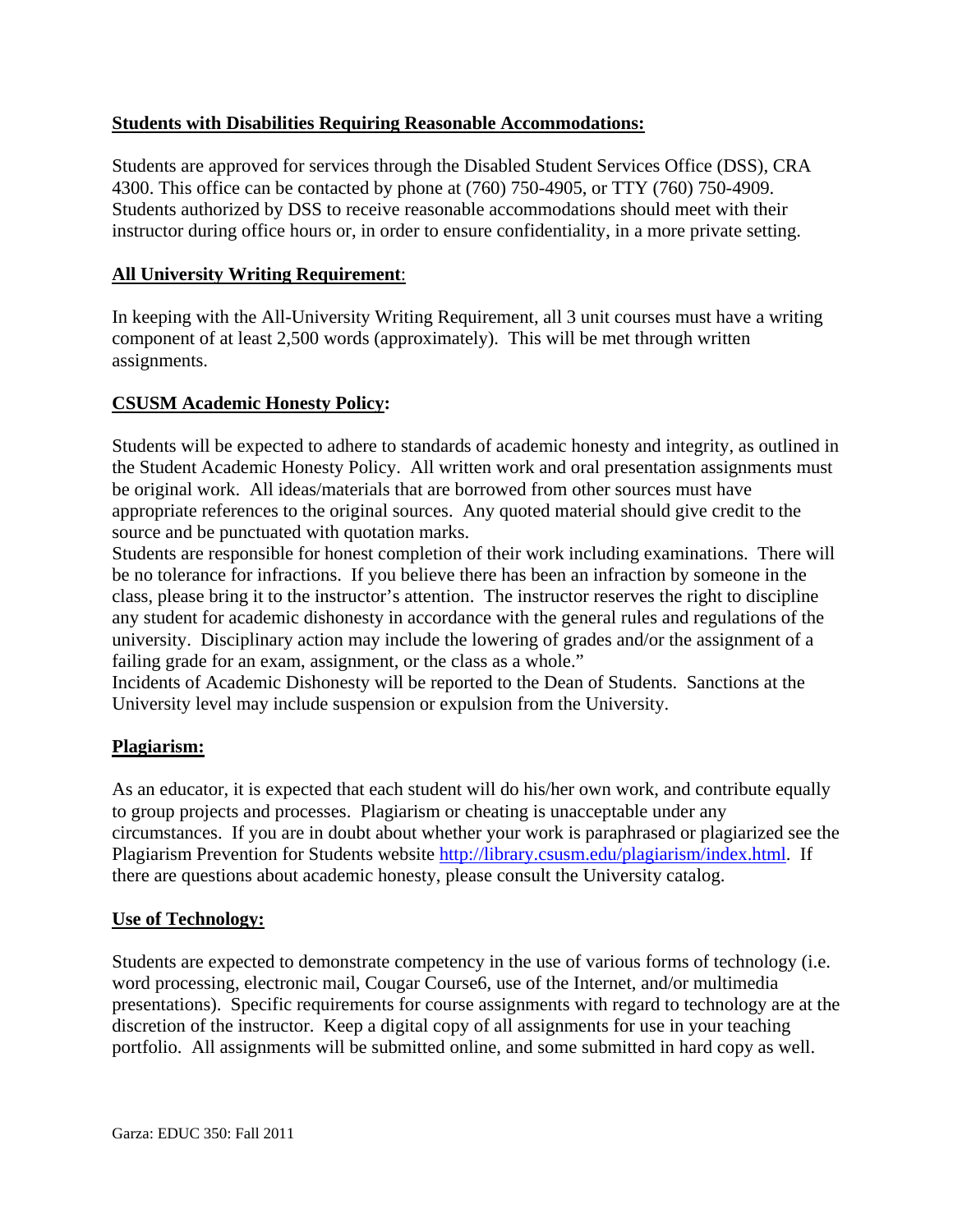## **Electronic Communication Protocol**

Electronic correspondence is a part of your professional interactions. If you need to contact the instructor, e-mail is often the easiest way to do so. It is my intention to respond to all received emails in a timely manner. Please be reminded that e-mail and on-line discussions are a very specific form of communication, with their own nuances and etiquette. For instance, electronic messages sent in all upper case (or lower case) letters, major typos, or slang, often communicate more than the sender originally intended. With that said, please be mindful of all e-mail and online discussion messages you send to your colleagues, to faculty members in the School of Education, or to persons within the greater educational community. All electronic messages should be crafted with professionalism and care. Things to consider:

- Would I say in person what this electronic message specifically says?
- How could this message be misconstrued?
- Does this message represent my highest self?
- Am I sending this electronic message to avoid a face-to-face conversation?

In addition, if there is ever a concern with an electronic message sent to you, please talk with the author in person in order to correct any confusion.

#### **Credential Program Recommendations:**

As one of several evaluation methods, EDUC 350 course instructors are asked for feedback concerning credential candidates who are applying for programs at Cal State San Marcos. Keep in mind that your professionalism and hard work in this class not only affect your course grade, but also indicate your readiness for a credential program.

## **College of Education Attendance Policy:**

 Due to the dynamic and interactive nature of courses in the School of Education, all students are expected to attend all classes and participate actively. Absences and late arrivals/early departures will affect the final grade. A minimum grade of  $C<sub>+</sub>$  is required in EDUC 350 to qualify as prerequisite for admission to the Cal State San Marcos teacher credential program. SOE attendance policy states: "At a minimum, students must attend 80% of class time, or s/he may not receive a passing grade for the course at the discretion of the instructor. Individual instructors may adopt more stringent attendance requirements." Should students have extenuating circumstances, please contact the instructor as soon as possible.

In this section of EDUC 350, the instructor has adopted this additional policy: If you miss two class sessions, you cannot receive a grade of A or A -; if you miss three class sessions, you cannot receive a B or B-.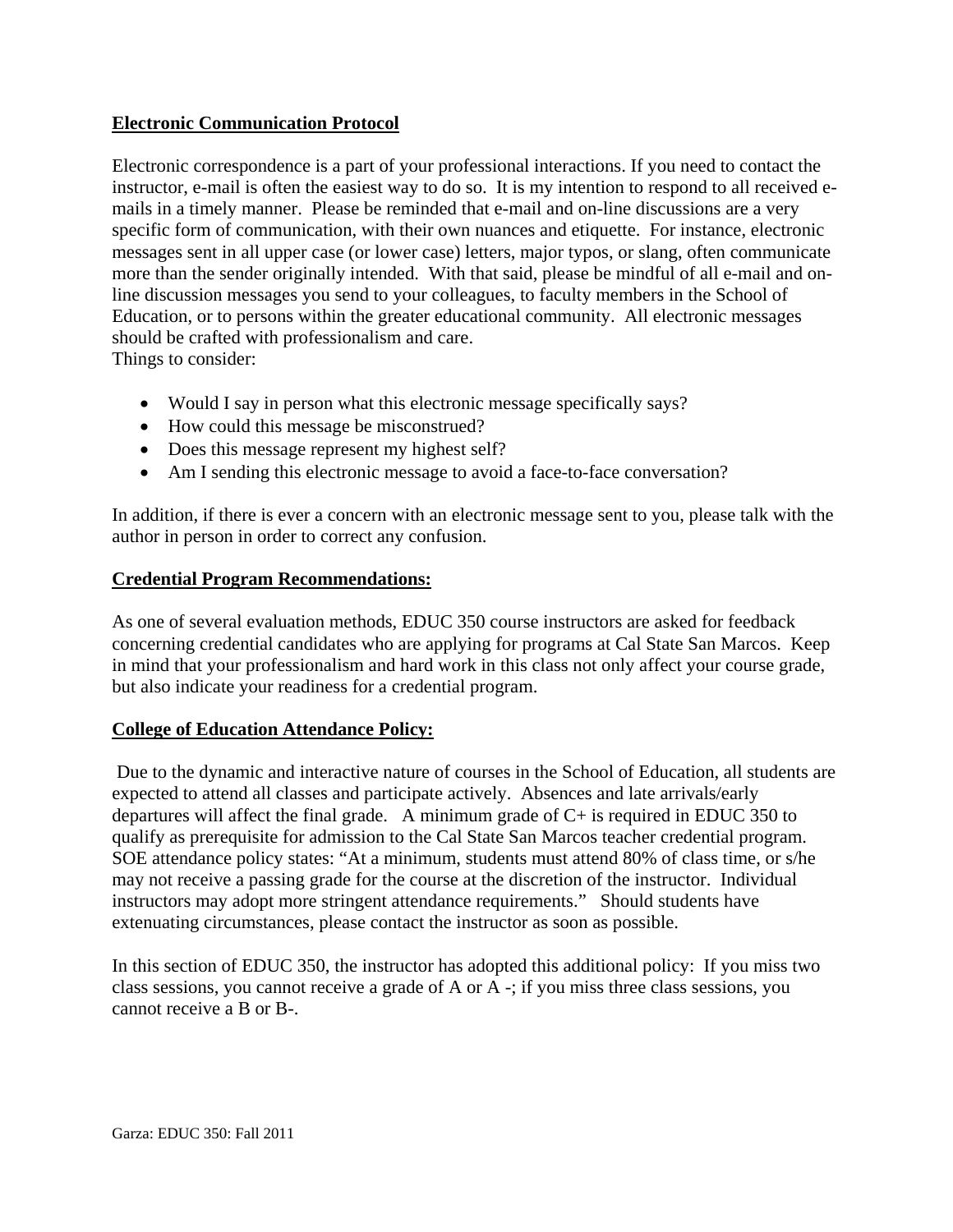#### **Class Discussions and Participation:**

Students will engage in student-centered learning each class session, and will be expected to actively participate.

- Do you participate in class discussions productively, sharing your knowledge and understandings?
- Do you interact productively with your peers, taking on a variety of roles (leader, follower, etc.)?
- Do you contribute appropriately to group work—do you "do your share"?
- Are you able to accept others' opinions?
- Are you supportive of others' ideas?
- Do you support your peers during their presentations?
- Can you monitor and adjust your participation to allow for others' ideas as well as your own to be heard?

# **Course Requirements**

Teacher education is a professional preparation program. It is expected that students will come to class prepared to discuss the readings, submit required assignments, and participate in class activities. Students are expected to adhere to academic honesty and integrity, standards of dependability, confidentiality and writing achievement. Because it is important for teachers to be able to effectively communicate their ideas to students, parents, colleagues, and administrators, writing that is original, clear and error-free is a priority for the School of Education.

Keep a digital copy of all assignments for use in your teaching portfolio. All assignments will be submitted online, and some will be submitted in hard copy as well. It is expected that work will be turned in on time. Please discuss individual issues with the instructor. Points will be deducted if assignments are submitted late (10% penalty per day late; no credit will be awarded if the assignment is one week late). Please note that late assignments will be given reduced points. *Assignments that are turned in a week late will be given a grade of zero.* 

Please send email correspondence to the Cougar Course mailbox and not the CSUSM server.

Note: This summer 2011 EDUC 350 is a hybrid class, which means one or more class sessions will be conducted on-line. It is your responsibility to complete the work assigned for a given class session. You will be graded for the content and participation in these required activities.

## **Required Texts:**

- Grant, Carl. A. & Gillette, Maureen. (2006). *Learning to Teach Everyone's Children: Equity, Empowerment*
- Villa, R. A. and Thousand, J. S. (2005). *Creating an Inclusive School* (2nd ed.). Alexandria, VA: Association for Supervision and Curriculum Development.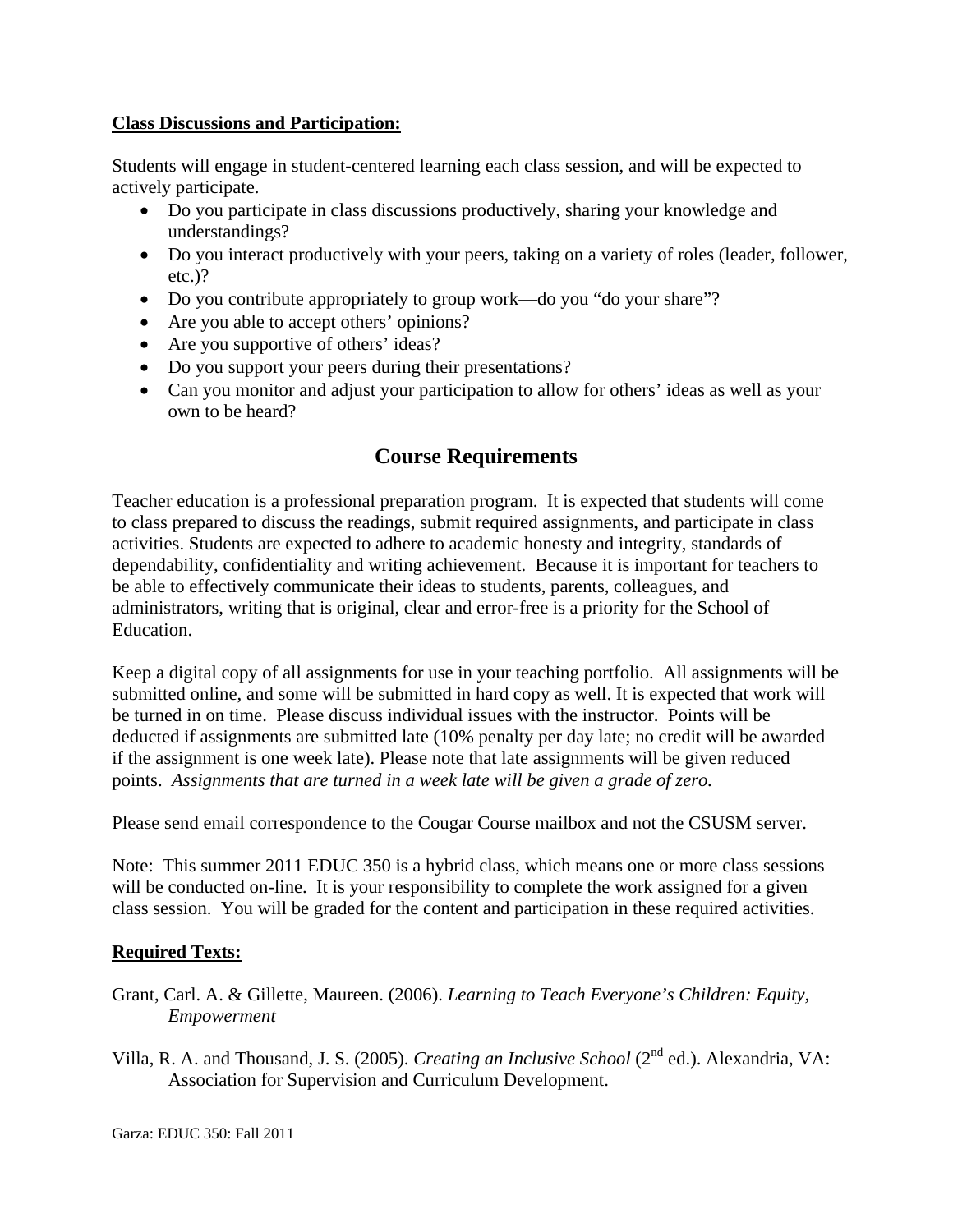Nieto, Sonia. (2006). *Why We Teach*. NY: Teachers College Press. ISBN 0807745936, Approximately \$12 - 20.

### **Field Work:**

In addition to in-class work, assigned readings and projects, students will participate in 45 hours of supervised fieldwork assignments in a variety of public school settings. Details on the fieldwork are found on the SOE syllabus webpage, at the top of the list of syllabi for this semester. Documentation of these hours is required to receive a grade in EDUC 350. Cal State San Marcos students are expected to adhere to professional standards in their dress and behavior in the field. Required clearances (fingerprints, TB test) are the responsibility of the student. A recommendation (usually from the classroom teacher where most of the fieldwork is done, also known as a Field Experience Recommendation) is a requirement for admission to the Cal State San Marcos Teacher Credentialing programs.

#### **Assignments and grading:**

#### **Grading Scale:**

Grades will be determined by the total number of points earned on a scale of 100 possible points:

 $A = 93-100$ ,  $A = 90-92$ ,  $B = 87-89$ ,  $B = 83-86$ ,  $B = 80-82$ ,  $C = 77-79$ ,  $C = 73-71$ ,  $C = 70-79$ 72, **D** = 60-69, **F** = 0-59

| Reading Log                                             | 10 points |
|---------------------------------------------------------|-----------|
| <b>Current Events</b>                                   | 10 points |
| Special Education Inclusion (the Outsider)              | 10 points |
| Interview of a Teacher                                  | 20 points |
| Personal Philosophy of Schooling, Learning and Teaching | 20 points |
| Classroom Observation Reports $(x 5)$                   | 10 points |
| Contemporary Issue in Education group presentation      | 10 points |
| Web based Learning                                      | 10 points |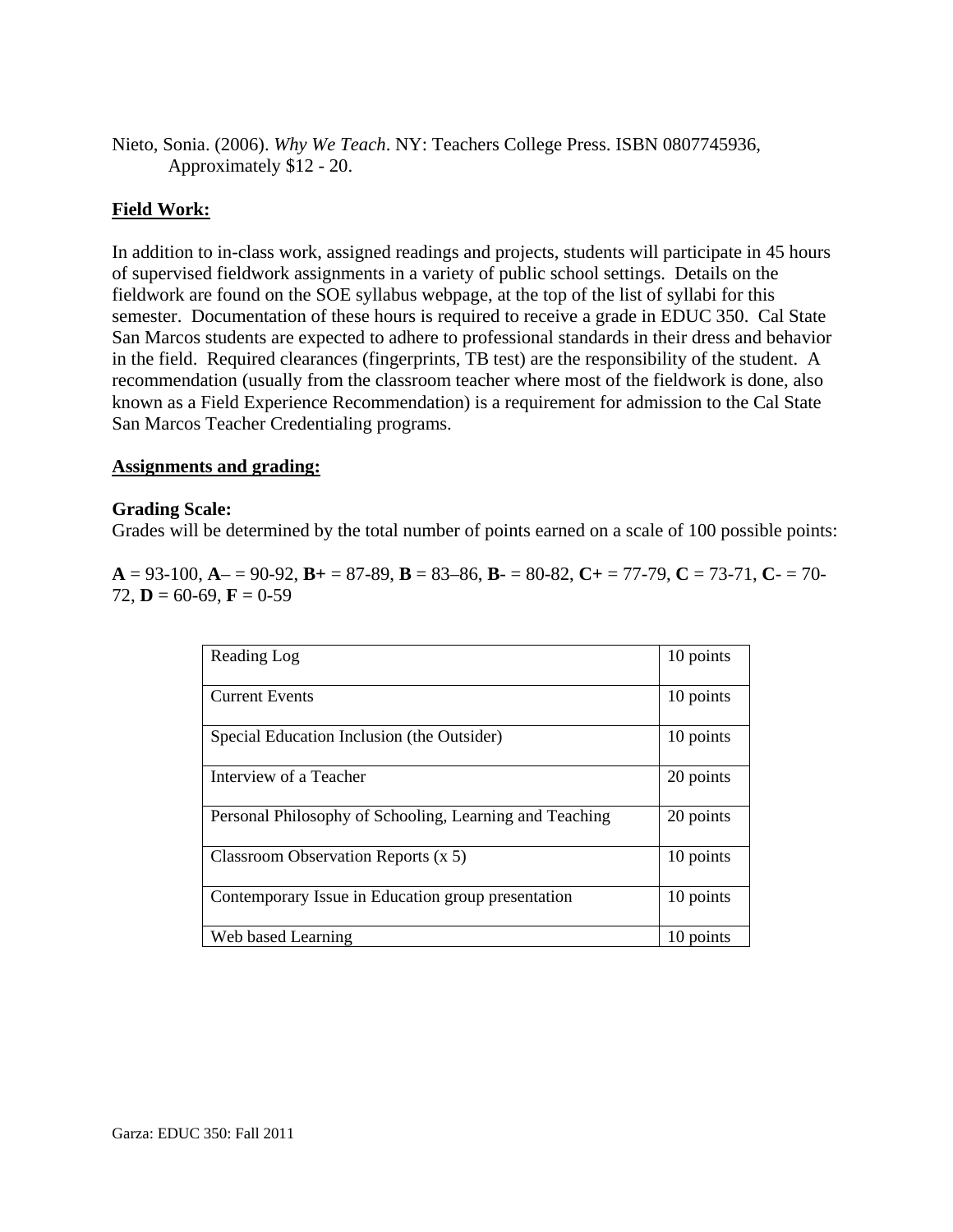## **1. Reading log**

The reading log provides an opportunity to reflect on learning about teaching through the assigned readings for each week. In the reading log, students do not summarize the readings but rather they respond to the readings: agreeing, disagreeing, noting specific insights and ideas, etc. Entries must refer to the readings. Entries should be 1 paragraph in length (approximately 250 words).

 Log entries must be submitted via the course Cougar Course site by the due date for each entry in the course schedule. *Bring a copy of the reading log entry with you to class on the due date and be prepared to share it with a partner.* 

Individual submissions are not graded; rather, their timely submission is noted and points are assigned on the basis of having completed the assignment. No credit will be given for late reading log submissions. In extraordinary circumstances, if you do not have access to Cougar Course, you may email the log entry to me at egarza@csusm.edu.

## **2. Current events in education**

Students sign up for a date to be responsible for an oral presentation of a Current Event in education (CE) from the week's news in K-12 education (4 minutes maximum). The CE information may be from television, radio, internet (e.g., www.edweek.org/), newspaper, or magazine, and may pertain to local, national/, or international educational issues. Students choose a CE of that they believe is of significance.

After presenting, students go to the Cougar Course site and submit a one-sentence report, *a short (50 word) summary of your current event,* under the "CE" ("Current Events") assignment, so that they can receive full credit.

Current Event (CE) presentations should include the items on the following checklist:

| <b>Item Needed in CE Presentation</b>          |  |
|------------------------------------------------|--|
| State the source of the CE information         |  |
| Summarize main points of the CE information    |  |
| Share one quote                                |  |
| Explain why the information is of significance |  |

## **3. Special Education Inclusion (The "outsider")**

See detailed description below. Many students with special needs come to view themselves as *outsiders* because they are labeled as different from the typical student. Following the procedures written in the detailed description below students write a reflective essay about inclusion. Students submit the assignment on Cougar Course site.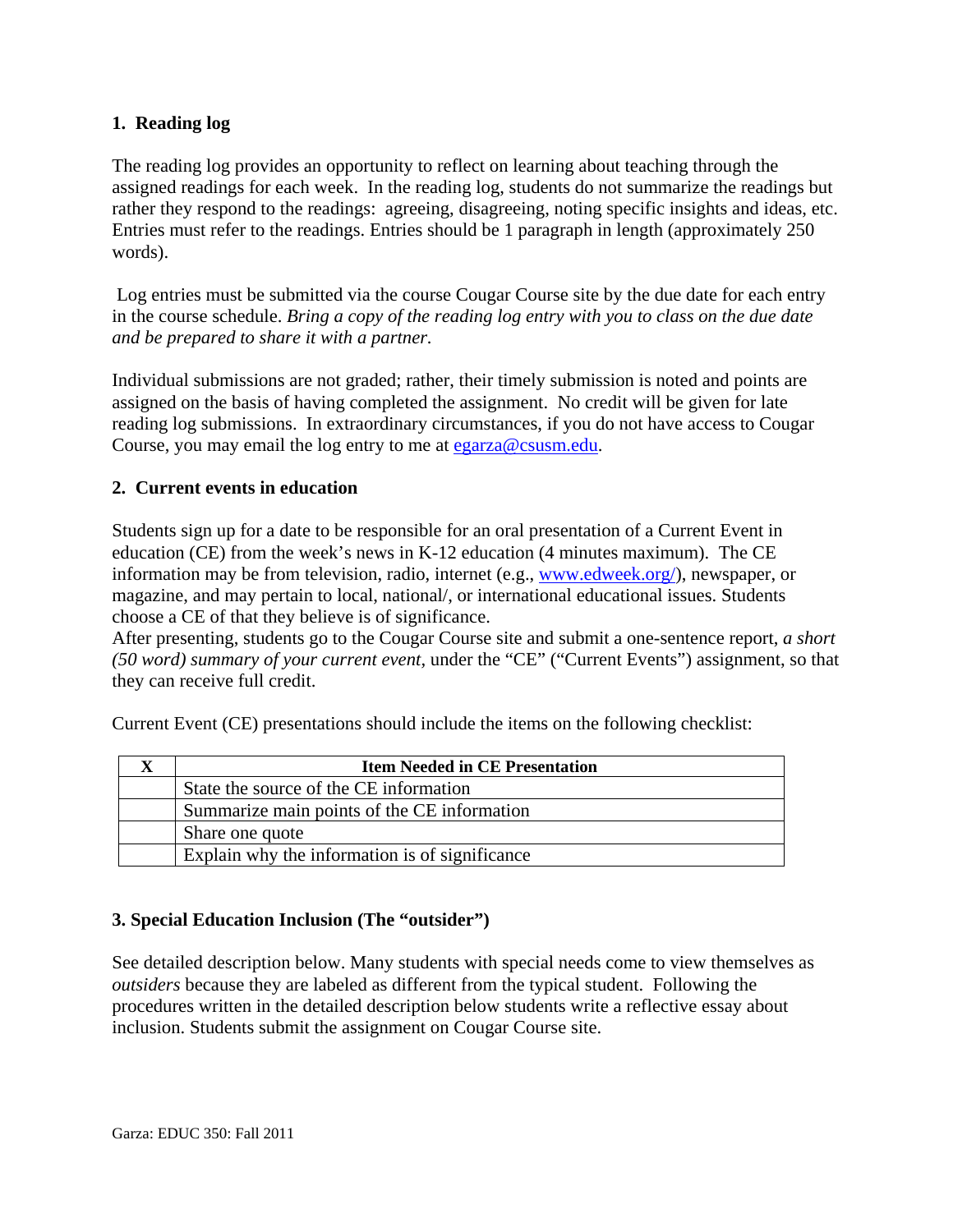#### **4. Personal philosophy of schooling, learning and teaching**

See detailed description below. Students write a 4-5 page paper describing their current philosophy of schooling, learning and teaching following the template provided. The written report is submitted to the instructor via the Cougar Course site**.** 

#### **5. Interview of a teacher**

See detailed description below. Students write a paper based on an interview of a teacher. The written report is due via the Cougar Course site. *Bring a copy of the interview with you on the due date. Be prepared to share it with a partner* 

#### **6. Classroom observation reports**

Using the classroom observation instrument provided in class, complete the observation reports. Place all 4 reports in one document and submit to Cougar Courses

#### **7. Contemporary issues research group presentation**

Choose (1) an issue that interests you (from the topics provided by the instructor) and work with the small group to which you are assigned to prepare a power point presentation. Research the issue together and prepare a collaborative power point presentation. The report should describe and analyze the issue. The power point presentation should follow the template (provided by instructor). *Each* group member must submit an individual reflection (approx. 350 words) that follows the reflection template (provided by instructor) to the Cougar Course site to receive credit for this assignment.

#### **8. Web Based Learning**

Students will complete activities online in the Moodle shell (350 Cougar Course). The online readings, discussion forums and activities will be your online sessions indicated in the schedule**.**  Students should make sure to complete all the work. Failure to complete all the work for the online session in its entirety will count as an absence for one day. Work completed during online sessions is evaluated based on the extent to which it meets the requirements for each activity.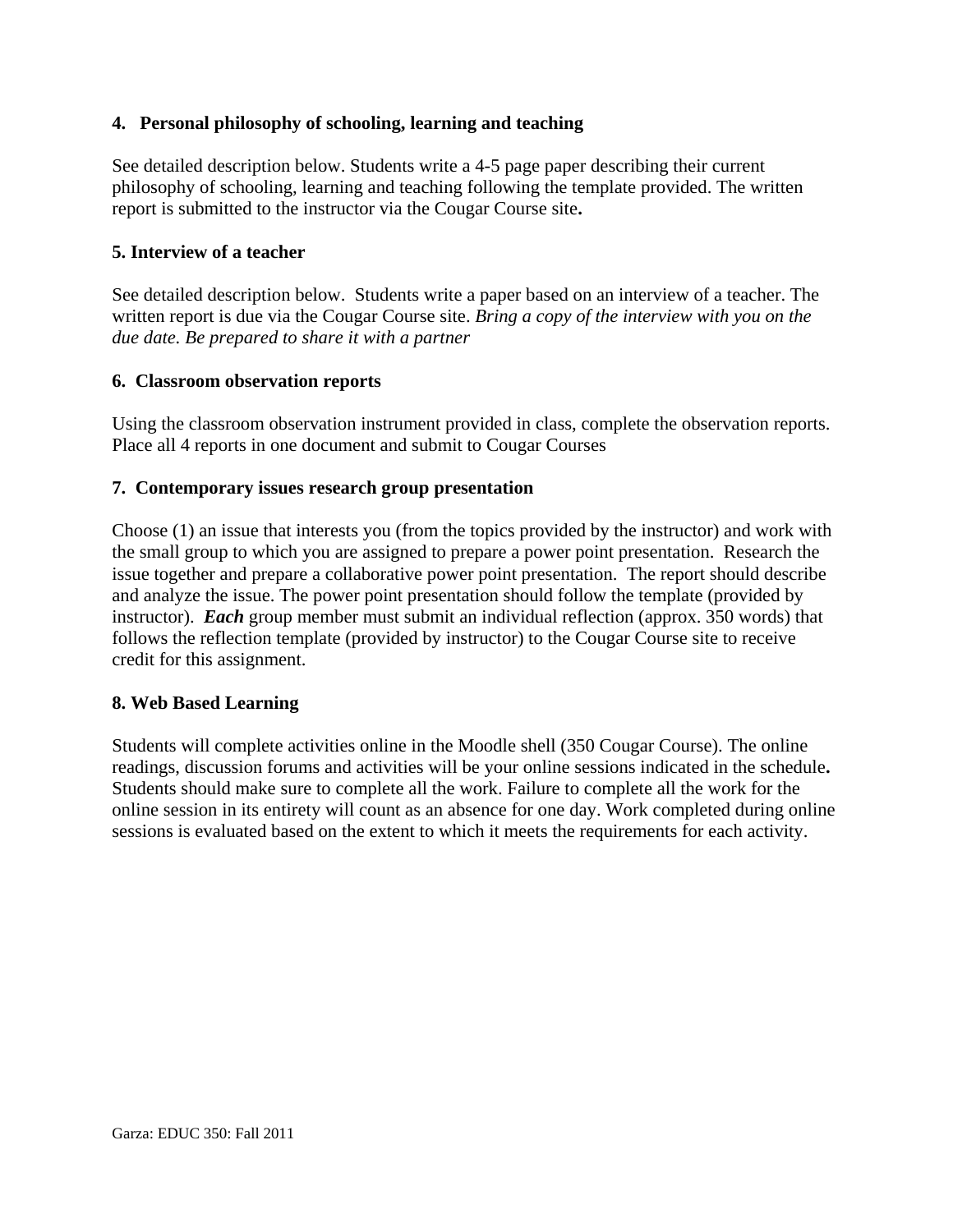## **Special Education Inclusion (The "Outsider"): Detailed Assignment Description**

Many students with special needs come to view themselves as *outsiders* because they are labeled as different from the typical student. But most have experienced some sense of being an outsider during their schooling, K-12.

After reading chapters 1-3 in *Creating an Inclusive School* and at least two of the *Voices of Inclusion*, (from the chapter in the Villa & Thousand text) students write **a reflective essay** (3 pages, double spaced, Times New Roman font, size 11).

|              | Essays must include the components in the following checkilist                                                                                                                                                                                                                                                                                                                                                                                          |  |  |
|--------------|---------------------------------------------------------------------------------------------------------------------------------------------------------------------------------------------------------------------------------------------------------------------------------------------------------------------------------------------------------------------------------------------------------------------------------------------------------|--|--|
| $\mathbf{X}$ | <b>Components of reflective essay</b>                                                                                                                                                                                                                                                                                                                                                                                                                   |  |  |
|              |                                                                                                                                                                                                                                                                                                                                                                                                                                                         |  |  |
|              | Describe and explain the reason(s) for your own (or a friend's) school experience that caused<br>you to feel like an outsider (such as differences due to gender, religion, looks, beliefs/interests, family<br>situation, academic ability, etc.)<br>What personal characteristics fostered your (or your friend's) feeling of being different?                                                                                                        |  |  |
|              | Comment on this school experience that caused you to feel like an outsider<br>How did you react and cope with the situation?<br>Did you share your experience with any teachers? Did any teachers assist you?<br>What could school staff, parents or friends have done to help?<br>In what ways did this experience change you? What did you "learn" from this experience?<br>How might this experience make you a more sensitive teacher?<br>$\bullet$ |  |  |
|              | Make at least 1 specific connection to the VT text.                                                                                                                                                                                                                                                                                                                                                                                                     |  |  |

Essays must include the components in the following checklist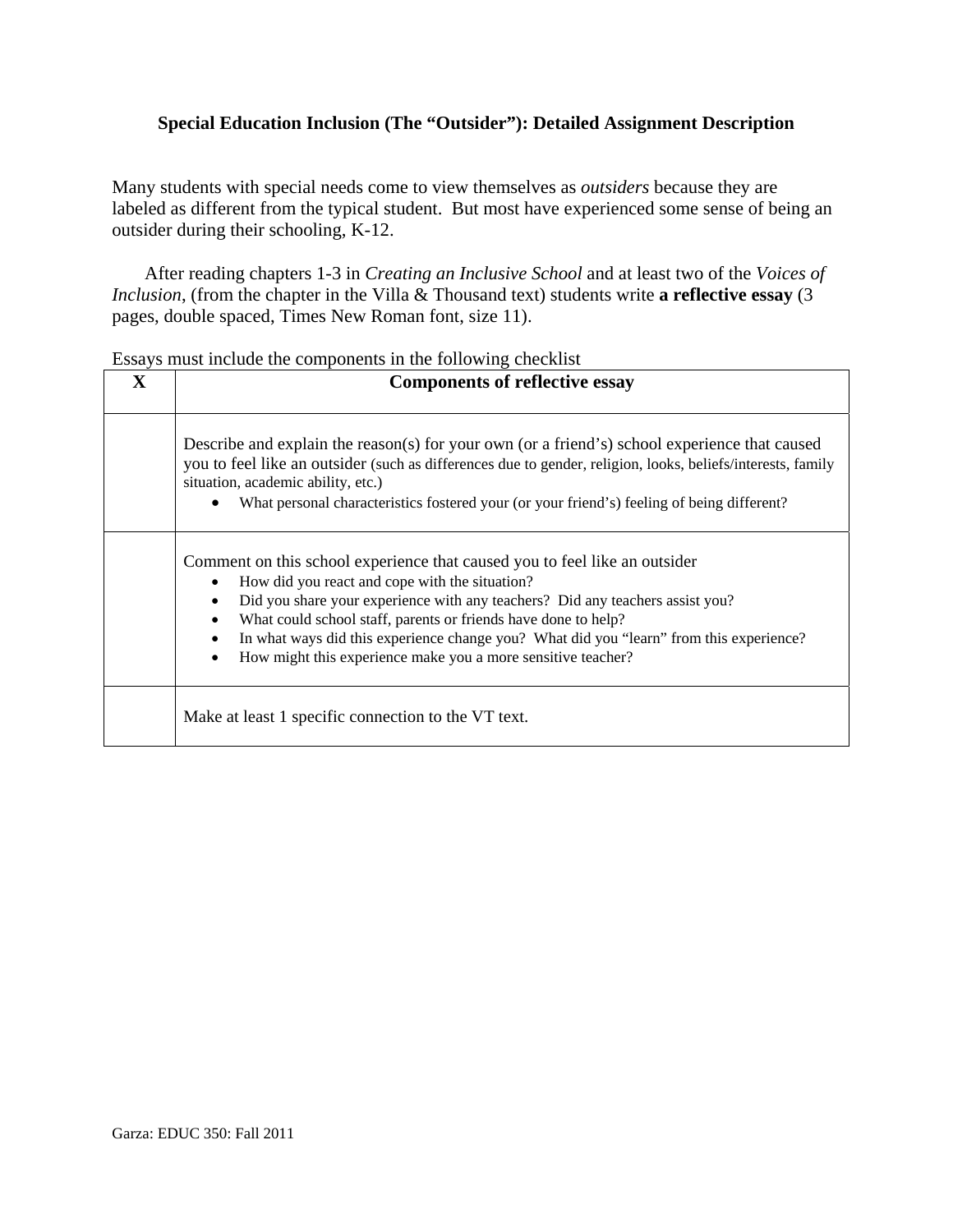#### **Interview of a Teacher: Detailed Assignment Description**

The purpose is the Interview of a Teacher assignment is to gain insights about the profession of teaching by analyzing the information gathered by interviewing a teacher with a distinct philosophy and experience. First, students interview a teacher and take notes. Second, students use the information from the interview to write a 3–4 page analytical paper that follows the guidelines in the checklist.

#### *FIRST: Gathering information:*

 secondary school classrooms. Suggested questions are: Interview a current or retired teacher who has had at least 3 years of full–time experience in elementary, middle, or

- Why did the teacher choose to enter teaching? How attractive was the profession to prospective teachers at that time? What were the other career paths available; were any others seriously considered? Does the teacher have any regrets about becoming a teacher?
- What is the teacher's metaphor for "teaching" or "teacher"?
- What professional education did the teacher have? How helpful was it in learning to teach? At what point did the teacher feel comfortable as a teacher?
- made? To what extent were those moves voluntary? For current teachers, are further moves desired? If What career moves (school buildings, grade level, special students, subject matter, etc.) has the teacher so, what are they, and why?
- What were/are the teacher's goals for the education of students? Have these goals changed over the years?
- about his/her students' lives and needs? What have been the teacher's experiences with in working with students from different backgrounds? What are the main features of the teacher's approach toward teaching? How did/does the teacher learn
- individual students or activities, or are the memories more general? What are some favorite memories from the teacher's classroom? Does the teacher tend to remember
- What have been the major joys and frustrations of teaching? On what issues does the teacher feel strongly about making changes in the way that schooling occurs now? What does the teacher think of current "hot issues" in education? How does the teacher take action to address new reforms that impact his/her classroom?
- What has the teacher learned from being a teacher?

#### *SECOND: Write Analytical Paper*

After gathering information through the interview, students use the guidelines in the checklist below to ensure that their analytical paper contains all required components.

| $\mathbf X$ | <b>Components of Analytical paper</b>                                                                 |  |
|-------------|-------------------------------------------------------------------------------------------------------|--|
|             | Introduction                                                                                          |  |
|             | Briefly describe the teacher interviewed                                                              |  |
|             | Protect teacher's confidentiality by using a pseudonym and masking identifying details                |  |
|             | Describe 1st theme that characterizes the information and analyze it                                  |  |
|             | State the theme & state what the teacher said about it<br>$\bullet$                                   |  |
|             | Explain what this information shows about the benefits and challenges of being a teacher<br>٠         |  |
|             | What connection is there to course content?                                                           |  |
|             | Describe 2nd theme that best characterizes the information and analyze it                             |  |
|             | State the theme & state what the teacher said about it                                                |  |
|             | Explain what this information shows about the benefits and challenges of being a teacher              |  |
|             | What connection is there to course content?                                                           |  |
|             | Describe 3rd theme that best characterizes the information and analyze it                             |  |
|             | State the theme $\&$ state what the teacher said about it                                             |  |
|             | Explain what this information shows about the benefits and challenges of being a teacher<br>$\bullet$ |  |
|             | What connection is there to course content?                                                           |  |
|             | Reflect on what you have learned from the interview. How does it confirm or challenge what you        |  |
|             | have been learning about becoming a teacher? What are the implications of what you have learned       |  |
|             | through this interview for your thinking about becoming a teacher?                                    |  |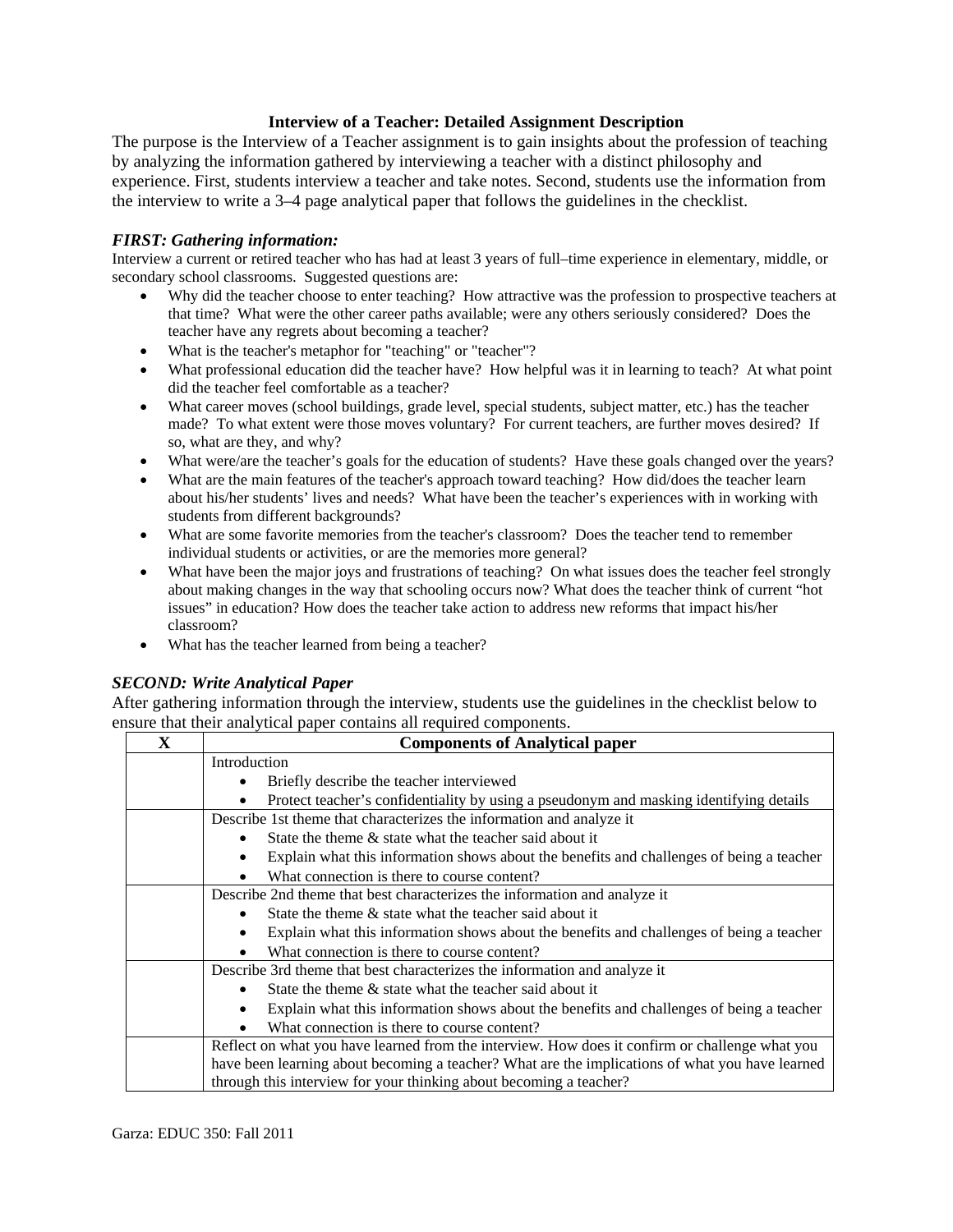#### **Philosophy of education paper: Detailed Assignment Description**

Write a 4-5-page paper (double-spaced) that explains your personal philosophy of schooling, learning and teaching. Follow the template below, and self-assess before you turn in the paper.

#### **Paper Introduction**

Name your philosophy (or combination of philosophies) as described by Grant & Gillette Ch 8. Explain why you are attracted to this philosophical stance. Is it due to your own schooling and/or background, what you've seen in schools since your own school days, the influence of particular persons, texts, other experiences with children/youth, etc.? Describe the level of schooling and subject field(s) you hope to teach.

#### **Nature of schooling**

Describe what you believe is the purpose of schooling in a democracy. How will you as a teacher help achieve these purposes? Give 1-2 examples of how this will look in your classroom/career.

#### **Nature of the learner**

Describe what you believe is the nature of the learner. What are your thoughts about the students you will teach? What do they need from a teacher? Give 1-2 examples of how this will look in your classroom.

#### **Nature of the teaching/learning process**

 meaningful learning activities? Describe what you believe is the nature of the teaching/learning process?. What do you believe counts as knowledge and how should it be presented? How will you as a teacher use subject matter and other experiences to guide students toward Give 1-2 examples of how this will look in your classroom.

#### **Teacher dispositions and actions**

 Describe what behavior (disposition/attitude & actions) you will exhibit in order to carry out your philosophical position.

Give 1-2 examples of how this will look in your career.

#### **Conclusion**

Recap your philosophy.

What are your outstanding questions/concerns/thoughts about becoming a teacher?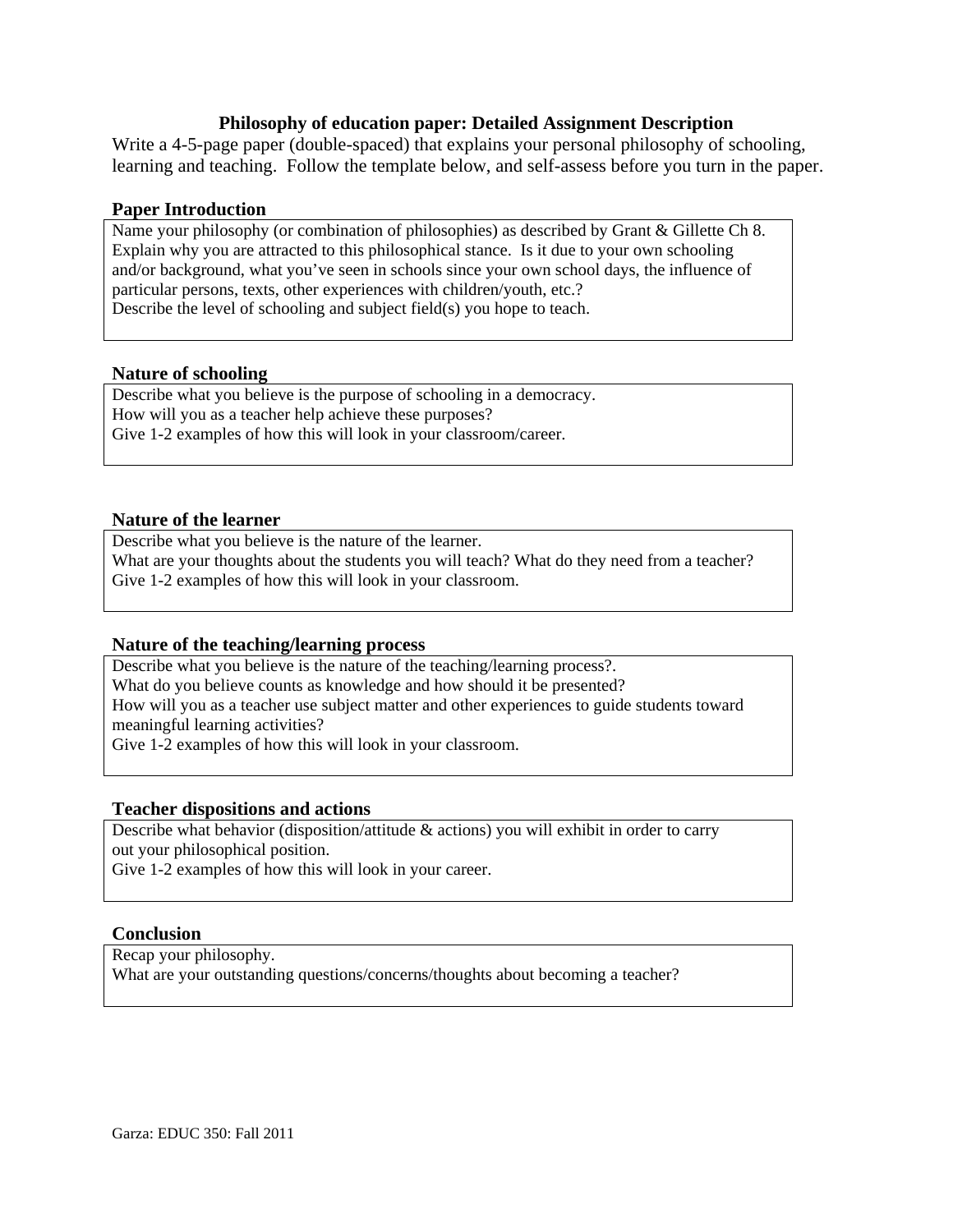## **EDUC 350 Course Schedule Fall 2011 Schedule is subject to change at the discretion of the instructor**

**Note:** As this is a hybrid course, some class sessions will be conducted online as indicated in the syllabus.

| <b>Date</b>                           | <b>Topics and activities</b>                                                                                                                                       | <b>Assignment</b>                                                                            |
|---------------------------------------|--------------------------------------------------------------------------------------------------------------------------------------------------------------------|----------------------------------------------------------------------------------------------|
| Session 1<br>Monday<br>29 Aug         | Introduction to teaching as a profession<br>Assignment description: Contemporary<br><b>Issues in Education</b><br>Cougar course website at<br>http://cc.csusm.edu/ | <b>Readings:</b><br>GG ch. 6<br><b>TPE 12</b><br>http://www.csusm.edu/education<br>/advising |
| Session 2<br>Wednesday<br>$31$ Aug    | Consider teaching as a profession                                                                                                                                  | <b>Readings:</b><br>GG ch. 6<br><b>TPE 12</b><br>Due:<br>Reading $log #1$                    |
| Monday<br>5 Sept                      | Labor Day- Campus Closed                                                                                                                                           |                                                                                              |
| Session 3<br>Wednesday<br>7 September | Identify & explore the elements of various<br>educational philosophies.<br>Assignment description: Philosophy of Ed<br>paper                                       | <b>Readings:</b><br>GG ch. 8<br>GG 61-62<br>Due:<br>Current events reports                   |
| Session 4<br>Monday<br>12 September   | Identify & explore the elements of various<br>educational philosophies.<br>Assignment description: Special<br>Education Inclusion ("outsider")                     | <b>Readings:</b><br>GG ch. 8<br>GG 61-62<br>Due:<br>Current events reports<br>Reading Log #2 |
| Session 6<br>Wednesday<br>14 Sept     | View & discuss F.A.T. City video                                                                                                                                   | <b>Readings:</b><br>VT ch. 1, 2 & 3<br>Due:<br>Current events report                         |
| Session 7<br>Monday<br>19 Sept        | <b>Special Needs Education</b><br>Assignment Description: Interview of a<br>Teacher                                                                                | <b>Readings:</b><br>VT ch. 1, 2 & 3<br>Due:<br>Contemp. issue topic<br>Reading Log $#3$      |
| Session 8<br>Online<br>21 Sept        | online session activities                                                                                                                                          | Due:<br>Sp. Ed. Inclusion paper                                                              |
| Session 9<br>Monday<br>26 Sept        | Identify purposes $\&$ goals for education                                                                                                                         | <b>Readings:</b><br>GG ch. 1<br>GG ch. 4<br>Goals of Ed. article<br>Due:<br>Reading Log #4   |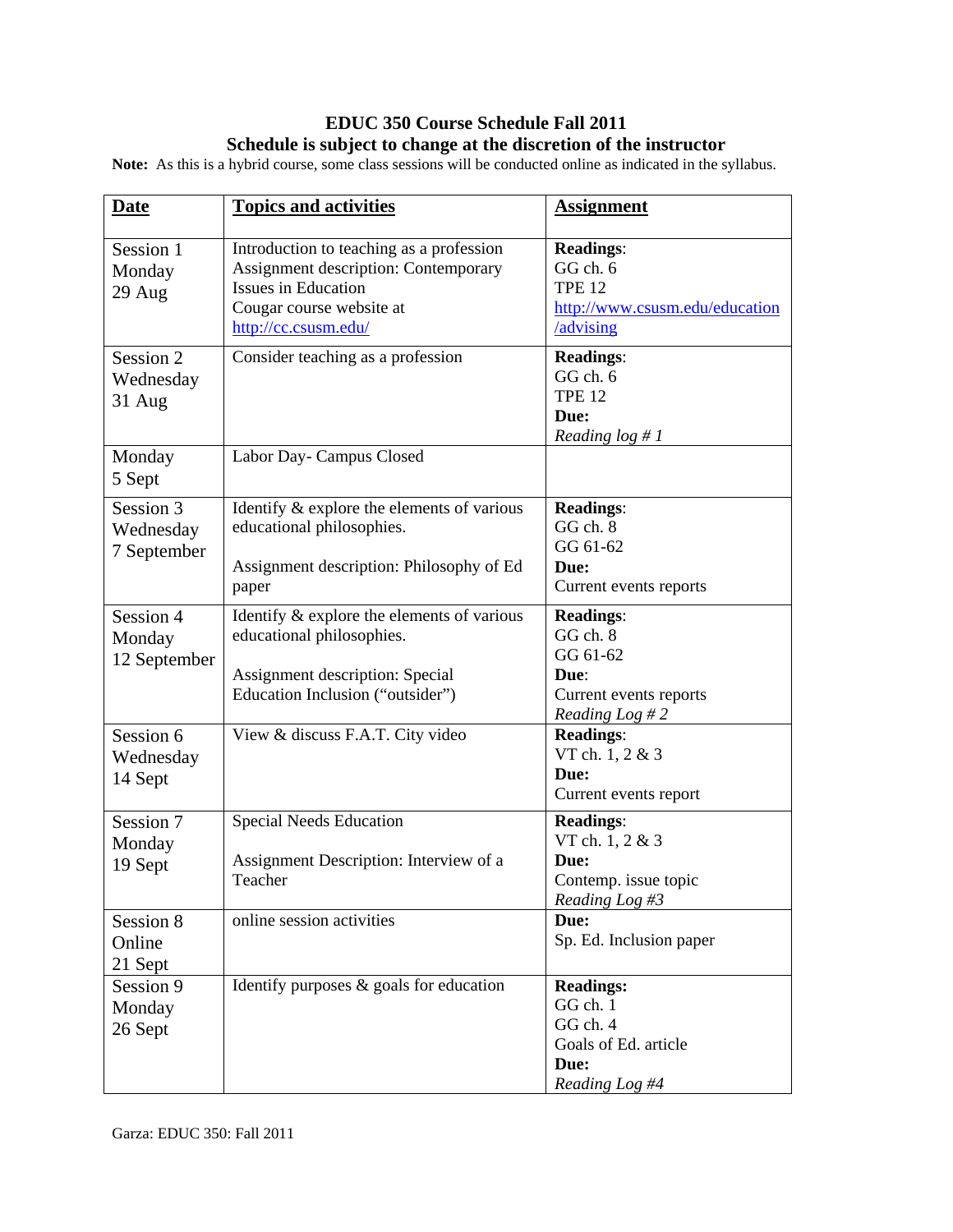| Session 10 | The purposes $\&$ goals for education $\&$ their | <b>Readings:</b>                             |
|------------|--------------------------------------------------|----------------------------------------------|
| Wednesday  | relationship to curriculum                       | GG ch. 1 & GG ch. 4                          |
| 28 Sept    | <b>Workshop: Contemporary Issues</b>             | Goals of Ed. article                         |
| Session 11 | Identify knowledge, skills &                     | <b>Readings:</b>                             |
| Monday     | attitudes of effective teachers                  | GG ch. 2                                     |
| 3 Oct      |                                                  | Due:                                         |
|            |                                                  | Reading Log # $5$                            |
| Session 12 | Identify knowledge, skills &                     | <b>Readings:</b>                             |
| Wednesday  | attitudes of effective teachers                  | GG ch. 2                                     |
| 5 Oct      |                                                  |                                              |
| Session 13 | Online session activities                        | Due:                                         |
| Online     |                                                  | Philosophy paper check in                    |
| 10 October |                                                  |                                              |
| Session 14 | Online session activities                        | <b>Readings:</b>                             |
| Online     | Components of instruction                        | GG chapter 5                                 |
| 12 October |                                                  |                                              |
| Session 15 | Examine and determine relationships among        | <b>Readings:</b>                             |
| Monday     | the components of instruction                    | GG chapter 5                                 |
| 17 October |                                                  | Due:                                         |
|            | Creativity                                       | Interview of a Teacher                       |
|            |                                                  | Reading Log #6                               |
| Session 16 | Organizational Structures of schools             | <b>Readings:</b>                             |
| Wednesday  |                                                  | GG chapter 7                                 |
| 19 October |                                                  |                                              |
| Session 18 | Organizational Structures of schools             | <b>Readings:</b>                             |
| Monday     |                                                  | GG chapter 7                                 |
| 24 October | Workshop: Contemp. Issues in Ed                  | Reading Log #7                               |
| Session 19 | Develop flow chart of structures of US           | <b>Readings:</b>                             |
| Wednesday  | schooling governance & finance                   | GG ch. 9                                     |
| 26 October |                                                  | GG ch. 11                                    |
| Session 20 | Online class activities                          | <b>Readings:</b>                             |
| Online     | Research issues in educational finance           | GG ch. 11                                    |
| 31 October |                                                  |                                              |
| Session 21 | Ethics role play activity                        | <b>Readings:</b>                             |
| Wednesday  | Compare & contrast teacher rights &              | GG ch. 10                                    |
| 2 November | responsibilities as well as those of student     | Professional Ethics article                  |
|            |                                                  | <b>TPE 12</b>                                |
| Session 22 | Ethics role play activity                        | <b>Readings:</b>                             |
| Monday     | Compare & contrast teacher rights &              | GG ch. 10                                    |
| 7 Nov      | responsibilities as well as those of student     | Professional Ethics article<br><b>TPE 12</b> |
| Session 23 | Explore the process and role of creativity       | <b>Readings:</b>                             |
| Wednesday  |                                                  | Cougar course articles                       |
| 9 Nov      | Workshop: Philosophy of Education                |                                              |
| Session 24 | Explore schooling in a diverse society and a     | <b>Readings:</b>                             |
|            | multicultural student population                 | GG pages $13 - 19$                           |
| Monday     |                                                  |                                              |
| 14 Nov     |                                                  |                                              |